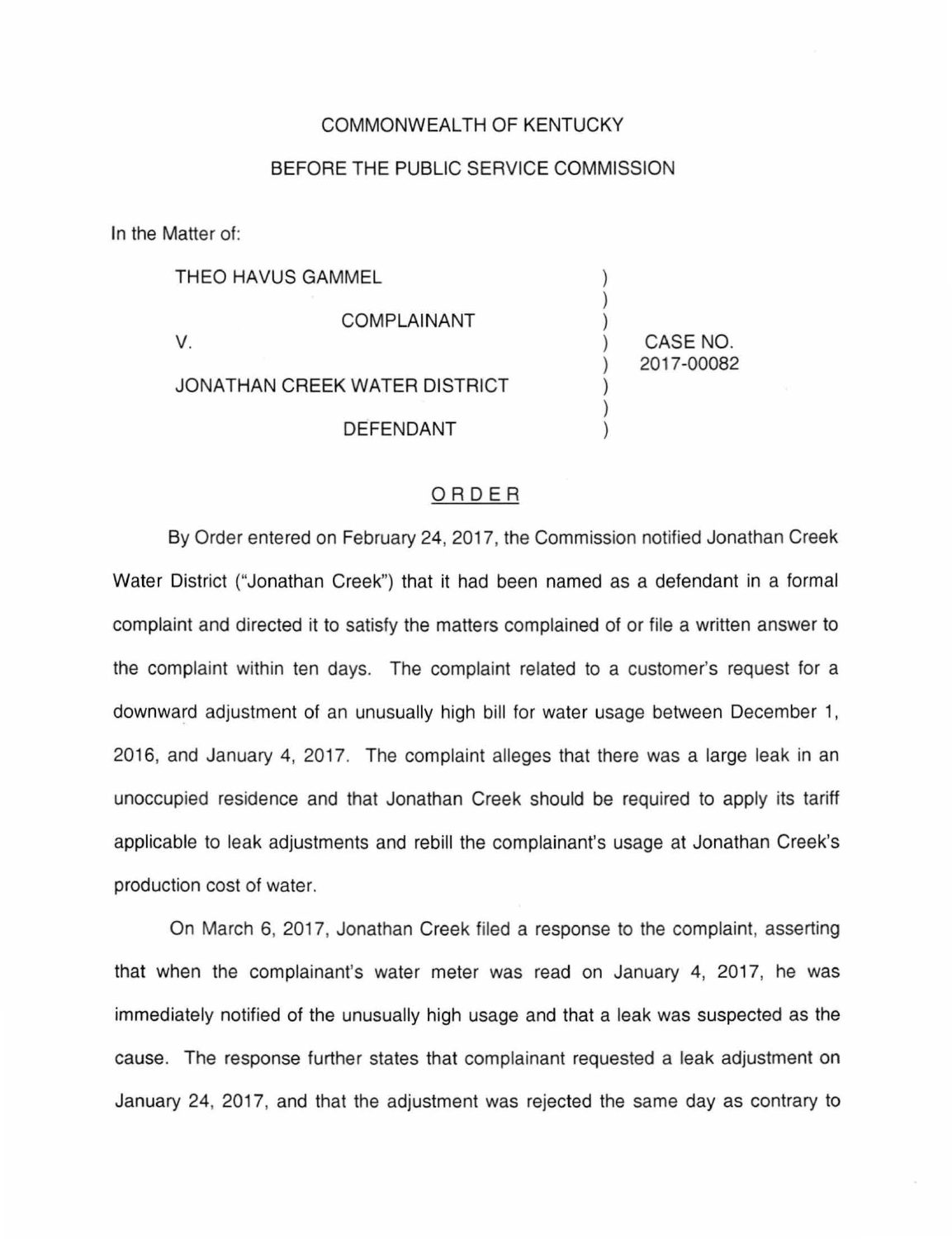Jonathan Creek's tariff. That tariff provides for a leak adjustment when the customer presents proof of repairs within ten days of being notified by Jonathan Creek of a suspected leak. Jonathan Creek further states that the complainant did not present Jonathan Creek with proof that the leak was repaired within the ten days provided for in the tariff.

Based on the pleadings and being otherwise sufficiently advised, the Commission finds that the complainant, Theo Havus Gammel, should have 14 days to provide any additional information for consideration by the Commission. Upon the expiration of the 14-day period, this case will stand submitted for a decision based on the record.

IT IS THEREFORE ORDERED that:

1. The complainant, Theo Havus Gammel, shall have 14 days from the date of this Order to provide any additional information for consideration by the Commission.

2. Upon the expiration of the 14-day period, this case shall stand submitted for a decision based on the record.

By the Commission

ENTERED **MAY 11 2017**  KENTUCKY PUBLIC SERVICE COMMISSION

ATTEST:

 $\leq t_{\alpha}$ 

**Executive Director** 

Case No. 2017-00082